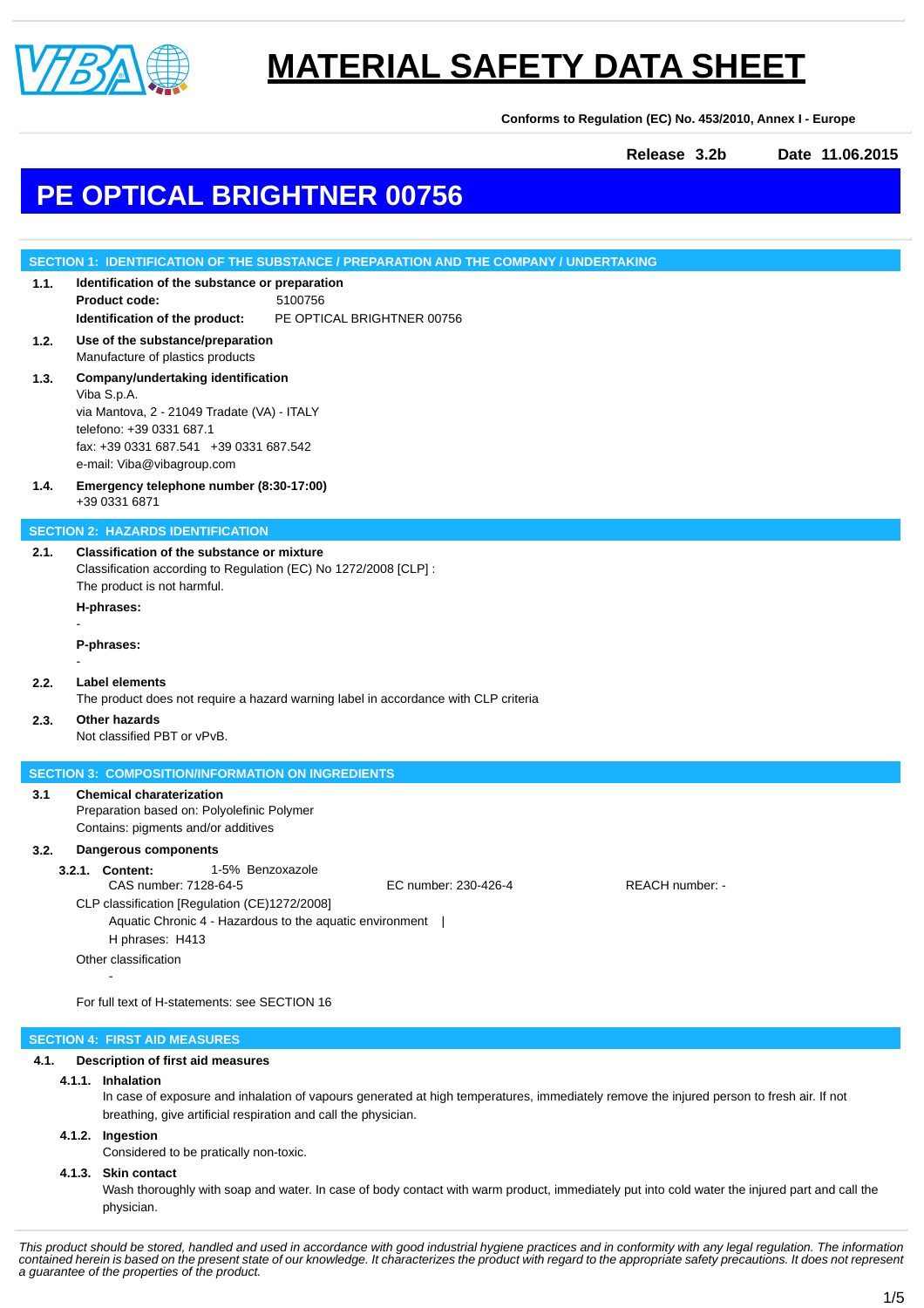

**Conforms to Regulation (EC) No. 453/2010, Annex I - Europe**

**Release 3.2b Date 11.06.2015**

### **PE OPTICAL BRIGHTNER 00756**

### **4.1.4. Eye contact**

-

-

Rinse immediately with water for at least 15 minutes.

- **4.2. Most important symptoms and effects, both acute and delayed**
- **4.3. Indication of any immediate medical attention and special treatment needed** None.

### **SECTION 5: FIRE FIGHTING MEASURES**

- **5.1.a. Suitable extinguishing media**
- Water, CO2, foam.
- **5.1.b. Extinguishing media which shall not be used for safety reasons**

### **5.2. Specific hazards**

Thermal decomposition or burning may release oxides of carbon and other toxic gases or vapours. Protect respiratory system. Eliminate water used fo extinguishing in accordance to local regulations.

### **5.3. Special protective equipment for firefighters**

Use full protective clothing for chemicals and self-contained breathing apparatus.

### **SECTION 6: ACCIDENTAL RELEASE MEASURES**

#### **6.1. Personal precautions**

Usual precautionary measures when handling chemicals must be respected.

#### **6.2. Environmental precautions**

Prevent contamination of soil, drains and surface waters. Inform authorities in case material reaches sewages or rivers.

#### **6.3. Methods for cleaning up**

Take up mechanically and dispose in accordance with local regulations.

### **SECTION 7: HANDLING AND STORAGE**

### **7.1. Handling**

Handle and open the containers with care. See also 10.1 of the present safety data sheet.

### **7.2. Storage**

Keep away from heat sources. Store in the original container accurely closed, at room temperature and keep away from humidity.

### **7.3. Specific use(s)**

### Not applicable

### **SECTION 8: EXPOSURE CONTROLS / PERSONAL PROTECTION**

### **8.1. Control parameters**

Product in granular form (not very soluble or insoluble).

### **8.2. Exposure controls**

### **8.2.1. Appropriate engineering controls**

Minimize the generation of airborne dust, use of facilities and systems engineering controls to contain any dust generated during processing of the product.

### **8.2.2. Individual protection measures, such as personal protective equipment**

Observe the usual precautionary measures for handling chemicals. The wearing of closed work clothing.

**a) Eye / faceprotection**

Safety glasses with side-shields (frame goggles) (e.g. EN 166).

### **b) Skin protection**

Chemical resistant protective gloves (EN 374) Suitable materials also with prolonged, direct contact (Recommended: Protective index 6, corresponding > 480 minutes of permeation time according to EN 374): e.g. nitrile rubber (0.4 mm), chloroprene rubber (0.5 mm), polyvinylchloride (0.7 mm) and other.

### **c) Respiratory protection**

in case of vapour/aerosol release usage of particle filter with medium efficiency for solid and liquid particles (e.g. EN 143 or 149, Type P2 or FFP2).

*This product should be stored, handled and used in accordance with good industrial hygiene practices and in conformity with any legal regulation. The information contained herein is based on the present state of our knowledge. It characterizes the product with regard to the appropriate safety precautions. It does not represent a guarantee of the properties of the product.*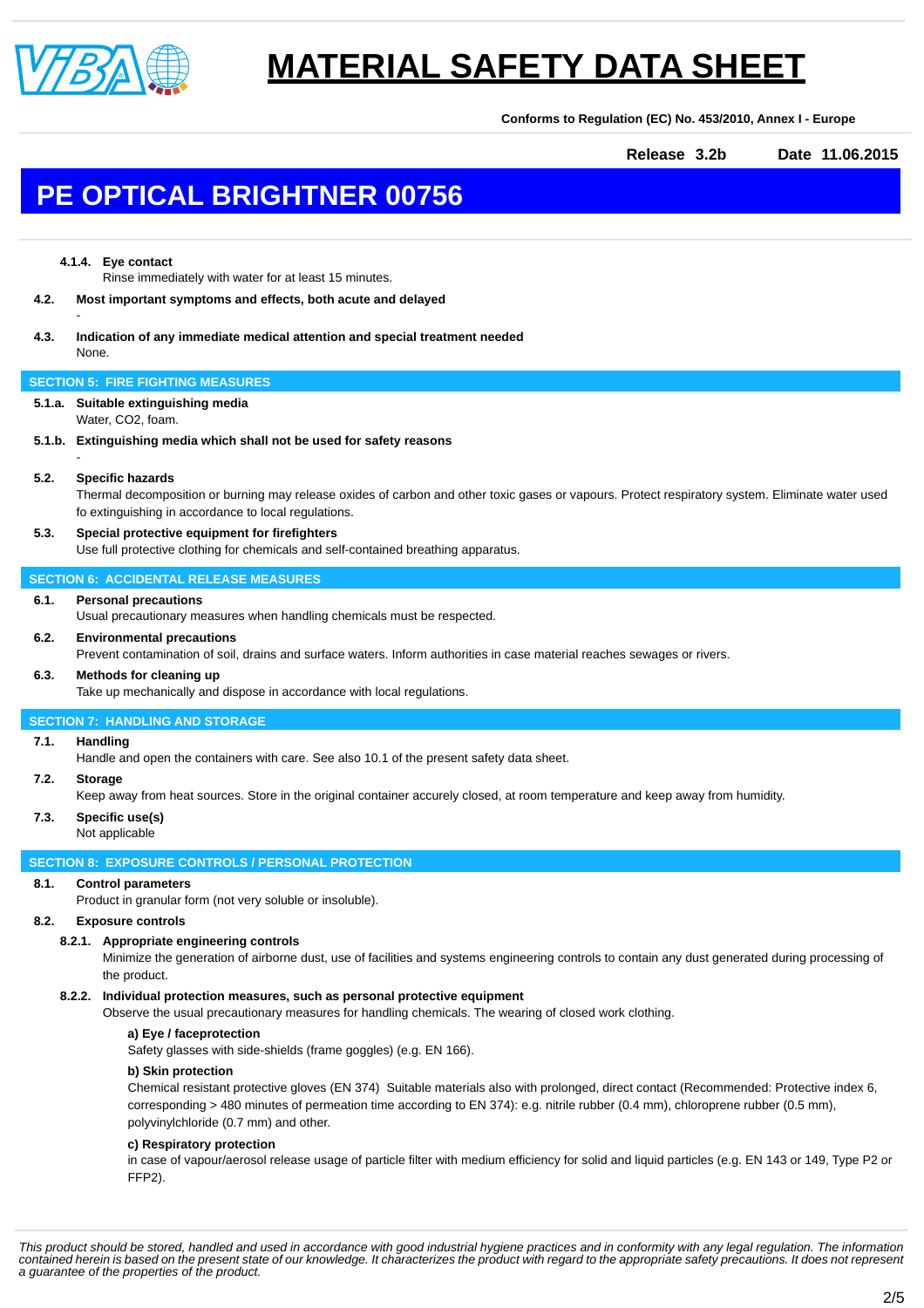

**Conforms to Regulation (EC) No. 453/2010, Annex I - Europe**

**Release 3.2b Date 11.06.2015**

## **PE OPTICAL BRIGHTNER 00756**

### **d) Thermal hazards**

Due to temperature it must be considered, that the practical usage of a chemical-protective glove in practice may be much shorter than the permeation time determined through testing.

### **8.2.3. Environmental exposure controls**

Dispose of waste in accordance with local and national regulations.

### **SECTION 9: PHYSICAL AND CHEMICAL PROPERTIES**

| 9.1. | Information on basic physical and chemical properties |                              |                                         |                           |  |
|------|-------------------------------------------------------|------------------------------|-----------------------------------------|---------------------------|--|
|      | <b>Physical state:</b>                                | Granule                      | Colour:                                 | Colourless                |  |
|      | Odour:                                                | odourless                    | pH value:                               | not applicable            |  |
|      | Boiling point/boiling range:                          | °C<br>not applicable         | Flash point:                            | °C<br>not applicable      |  |
|      | Vapour pressure:                                      | <b>KPA</b><br>not applicable | <b>Water solubility:</b>                | insoluble                 |  |
|      | Lipid solubility:                                     | not applicable               | Partition coefficient: n-octanol/water: | not determined            |  |
|      | Viscosity:                                            | not applicable<br>cSt        | Vapour density:                         | KPA<br>not applicable     |  |
|      | <b>Evaporation rate:</b>                              | not applicable               |                                         |                           |  |
| 9.2. | Other information                                     |                              |                                         |                           |  |
|      | <b>Flammability:</b>                                  | °C<br>not applicable         | <b>Explosive limits:</b>                | Vol % not applicable      |  |
|      | Melting point / softening point:                      | °C<br>100-140                | Decomposition temperature:              | ٠                         |  |
|      | Density:                                              | g/cc not determined          | <b>Relative density:</b>                | $0.6 - 1.2$<br>$q$ / $cc$ |  |

#### **SECTION 10: STABILITY AND REACTIVITY**

### **10.1. Reactivity**

No specific reactivity hazards associated with this product.

### **10.2. Chemical stability**

Stable under normal temperature conditions and used in accordance with the recommendations of Use.

- **10.3. Possibility of hazardous reactions** not applicable
- **10.4. Conditions to avoid** Keep away from heat sources.
- **10.5. Materials to avoid**

### None.

**10.6. Hazardous decomposition products**

None if the product is used in compliance with the correct usage procedures.

### **SECTION 11: TOXICOLOGICAL INFORMATION**

### **11.1. Information on toxicological effects**

In solid granule form the product can't be tested on animals. When the product is used following the instructions, no harmful consequences have been registered yet.

### **Toxicity data related to most significant substance contained in the product:**

| > 10000 mg/kg    |  |  |  |  |
|------------------|--|--|--|--|
| not irritant     |  |  |  |  |
| not irritant     |  |  |  |  |
| <b>Mixture</b>   |  |  |  |  |
| not sensitizing. |  |  |  |  |
| not applicable.  |  |  |  |  |
| not applicable.  |  |  |  |  |
| not applicable.  |  |  |  |  |
| not applicable.  |  |  |  |  |
|                  |  |  |  |  |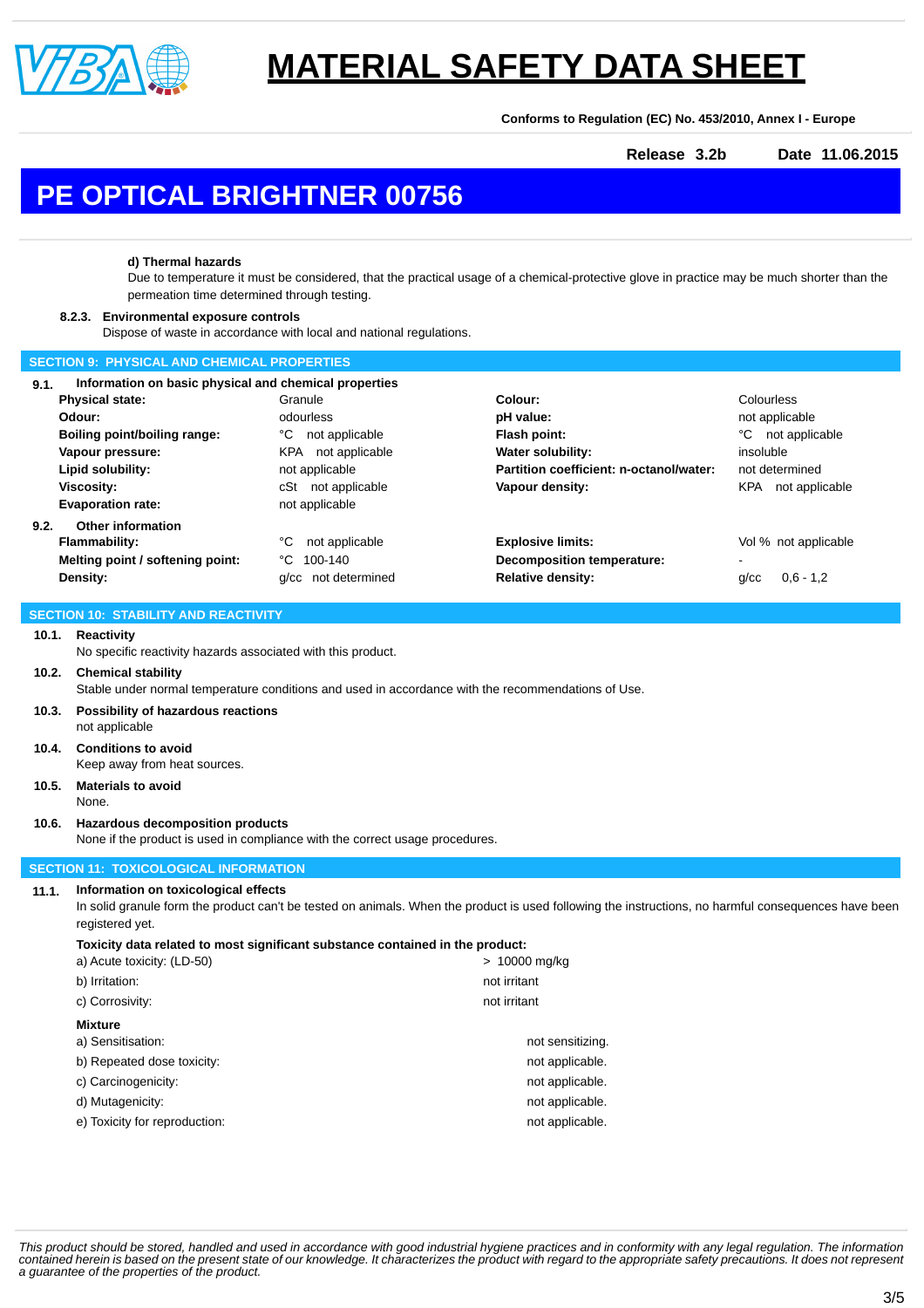

**Conforms to Regulation (EC) No. 453/2010, Annex I - Europe**

**Release 3.2b Date 11.06.2015**

### **PE OPTICAL BRIGHTNER 00756**

f) Information on likely routes of exposure:

- inhalation: there were no serious effects.

- ingestion (swallowing): the amount ingested by accident not likely to cause harmful effects.
- skin exposure: there were no serious effects.
- 

- eye exposure: there were no serious effects.

g) Other information:

### **SECTION 12: ECOLOGICAL INFORMATION**

### **12.1. Toxicity**

We dispose of no data because of the insolubility of the product. Mechanical separation is only possible in purification plants.

### **12.2. Persistence and degradability** The product is made from non-biodegradable compounds.

- **12.3. Bioaccumulative potential**
- Not applicable.
- **12.4. Mobility in soil** Not relevant.
- **12.5. Results of PBT and vPvB assessment** Not classified.
- **12.6. Other adverse effects** None known.

### **SECTION 13: DISPOSAL CONSIDERATIONS**

### **13.1. Waste treatment methods**

Where possible recycling is preferred to disposal. They can be disposed of in accordance with local regulations.

| <b>SECTION 14: TRANSPORT INFORMATION</b> |                                                                          |      |  |  |  |  |
|------------------------------------------|--------------------------------------------------------------------------|------|--|--|--|--|
|                                          | ADR (road) / RID (rail)                                                  | None |  |  |  |  |
|                                          | IMDG (sea)                                                               | None |  |  |  |  |
|                                          | ICAO / IATA (air)                                                        | None |  |  |  |  |
| Other applicable information             |                                                                          |      |  |  |  |  |
| 14.1.                                    | <b>UN number</b>                                                         |      |  |  |  |  |
|                                          |                                                                          |      |  |  |  |  |
| 14.2.                                    | UN proper shipping name                                                  |      |  |  |  |  |
|                                          |                                                                          |      |  |  |  |  |
| 14.3.                                    | Transport hazard class(es)                                               |      |  |  |  |  |
|                                          |                                                                          |      |  |  |  |  |
| 14.4.                                    | <b>Packing group</b>                                                     |      |  |  |  |  |
|                                          |                                                                          |      |  |  |  |  |
| 14.5.                                    | <b>Environmental hazards</b>                                             |      |  |  |  |  |
|                                          |                                                                          |      |  |  |  |  |
| 14.6.                                    | Special precautions for user                                             |      |  |  |  |  |
|                                          | Not applicable                                                           |      |  |  |  |  |
| 14.7.                                    | Transport in bulk according to Annex II of MARPOL 73/78 and the IBC Code |      |  |  |  |  |
|                                          | Not applicable                                                           |      |  |  |  |  |